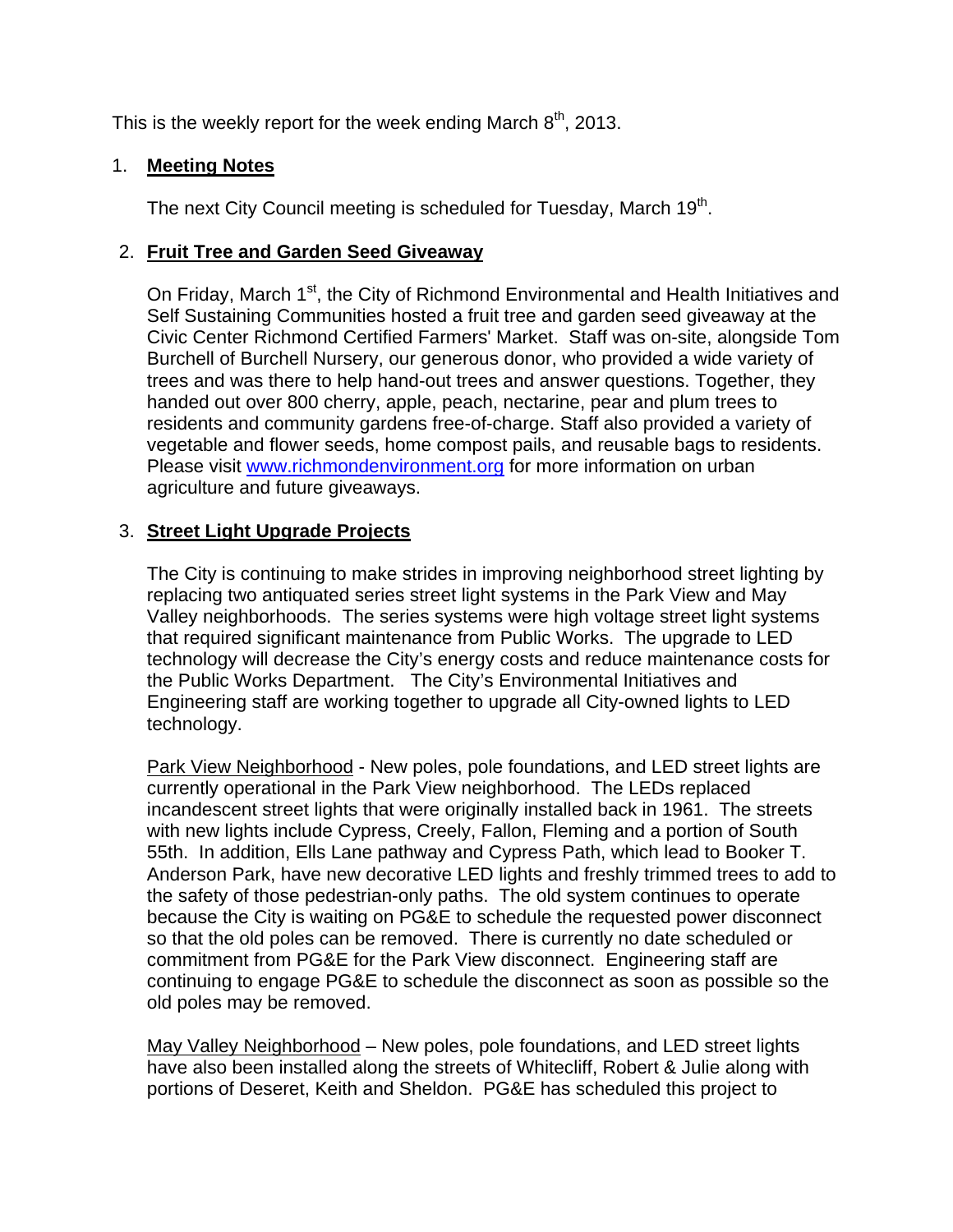energize the new street lights during the week of March 25<sup>th</sup>. Engineering staff are continuing to engage PG&E to schedule the disconnect of the old system soon after so the old poles may be removed in a timely manner.

Both of these street light upgrade projects include the implementation of new security measures developed by Public Works and Engineering to alleviate the ongoing problem of wire theft in various areas of the City. Please contact Richmond Police Department at (510) 233-1214 if you see suspicious activity involving City street lights.



# 4. **City Receives Budget Award From Government Finance Officers Association**

This past week, the Finance Department received notification that the Government Finance Officers' Association of the United States and Canada (GFOA) has awarded to the City the GFOA's Distinguished Budget Presentation Award for its FY2012-13 Operating Budget.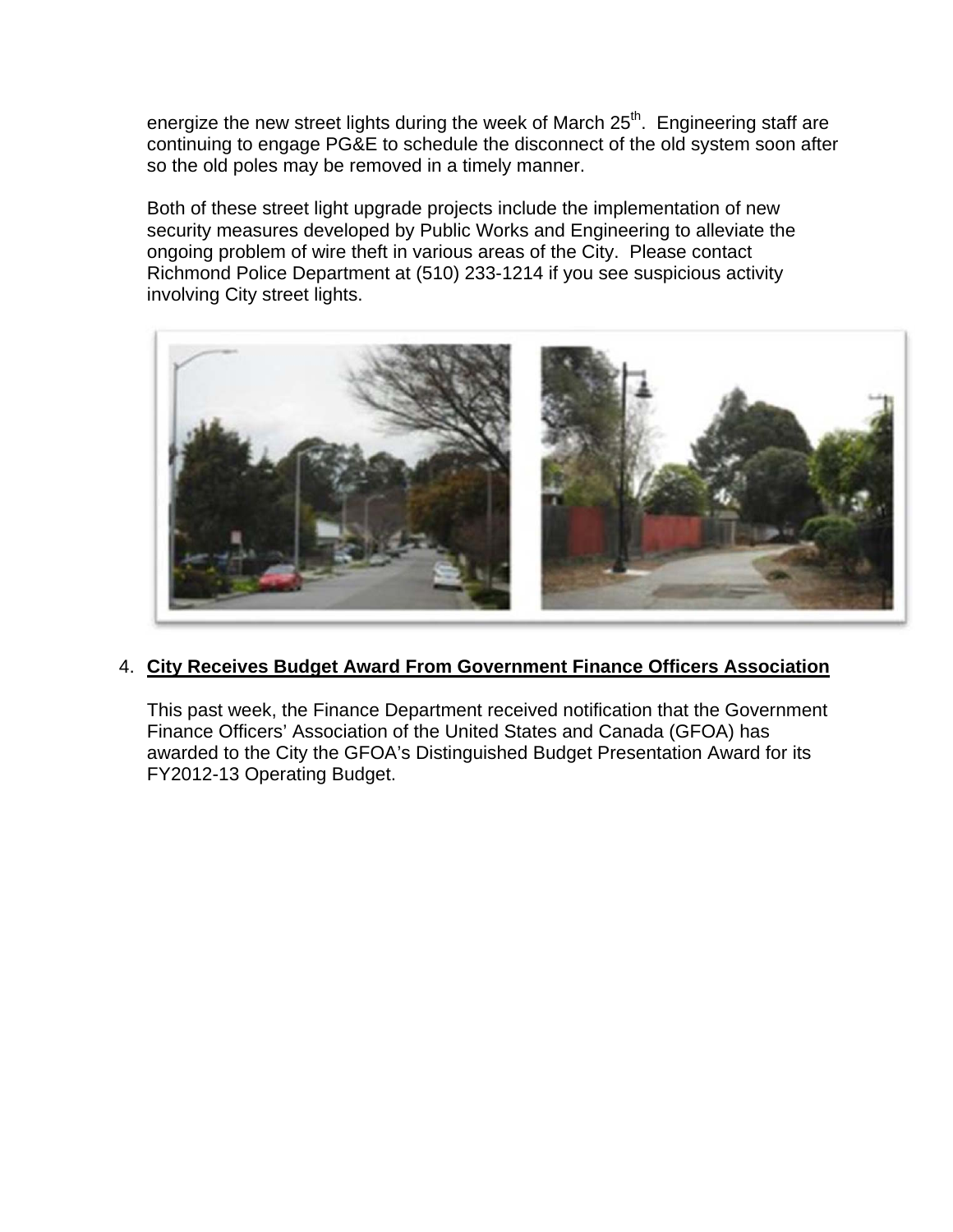

The award represents a significant achievement by the City, reflecting the commitment of the governing body and staff to meeting the highest principles of governmental budgeting. In order to receive the award, the City had to satisfy nationally recognized guidelines for effective budget presentation. These guidelines are designed to assess how well an entity's budget serves as:

- A policy document
- A financial plan
- An operations quide
- A communications device

Budget documents must be rated "proficient" in each of these four categories, as well as the 14 mandatory criteria within each category to receive the award.

The GFOA is a nonprofit professional association serving over 17,500 government finance professionals throughout North America. The GFOA's Distinguished Budget Presentation Awards Program is the only national awards program in governmental budgeting.

# 5. **Richmond Tales Fest 2013**

On Saturday, April 20<sup>th</sup>, all are invited to Richmond Tales Fest 2013 for an afternoon of fun, family literacy, and healthy living. The free event will be at the Richmond Civic Center Plaza and Auditorium from 11:00 AM to 4:00 PM. Richmond Tales Fest 2013 will feature workshops for parents on how to encourage more reading at home and a free giveaway of new and gently used books for children. Richmond Tales Fest 2013 will also kick-off Screen Free Week to encourage a week without television in your home. Free snacks, health screenings, games, crafts, and raffle prizes will all be provided. For more information, please contact Tana Monteiro at (510) 235-2066. Save the date now!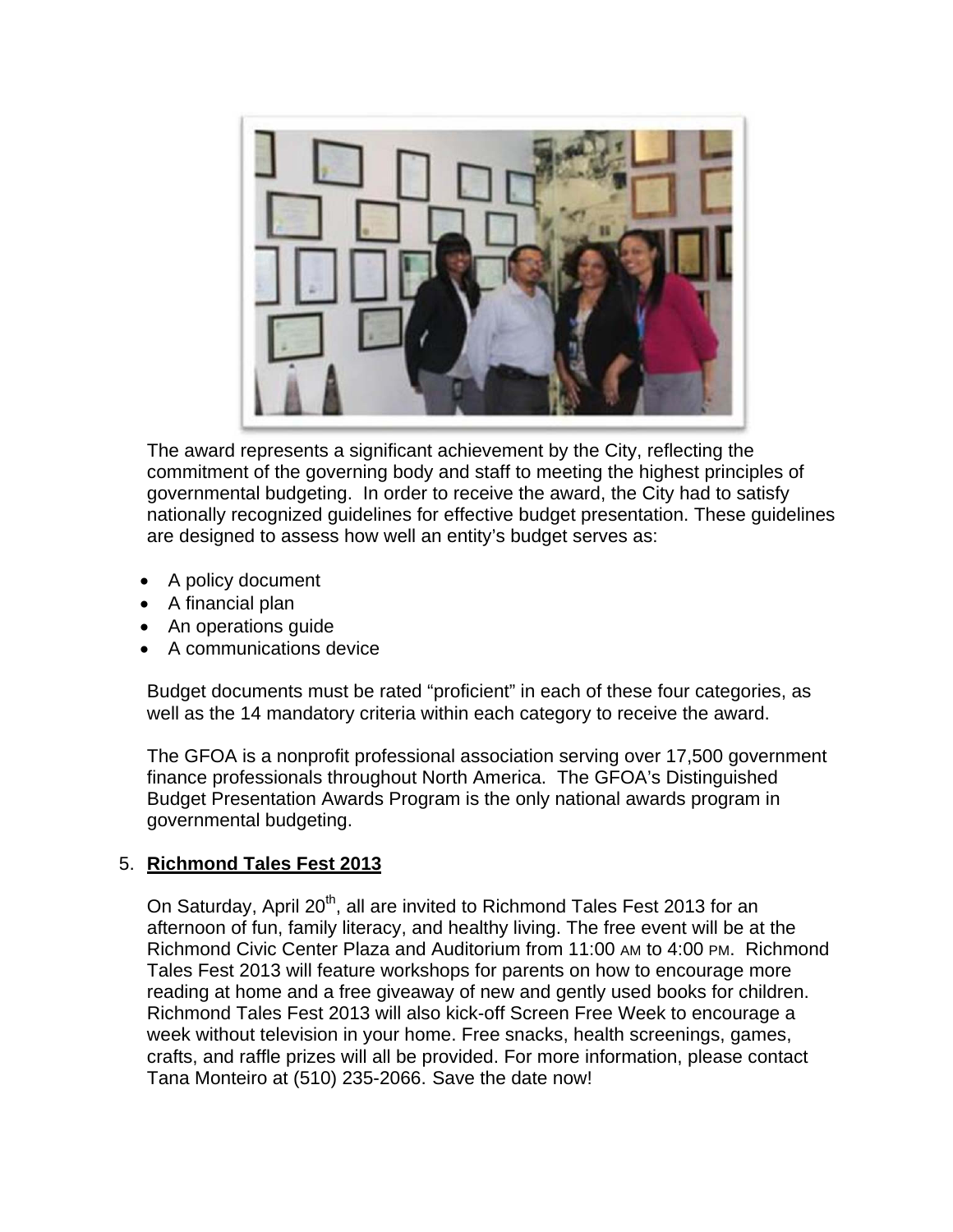

# 6. **Recreation Highlights**

#### Emergency Preparedness

The North & East neighborhood group will begin meeting at the Richmond Senior Center on the second Wednesday of each month from 6:30 PM to 8:30 PM for their emergency preparedness meetings.

#### **Parchester**

Sixteen participants from the Parchester Community Center attended the Disney on Ice show at the Oakland Coliseum on February 27th. The children and teenagers had a wonderful time and attended this event through the Community Access Ticket Service free ticket foundation.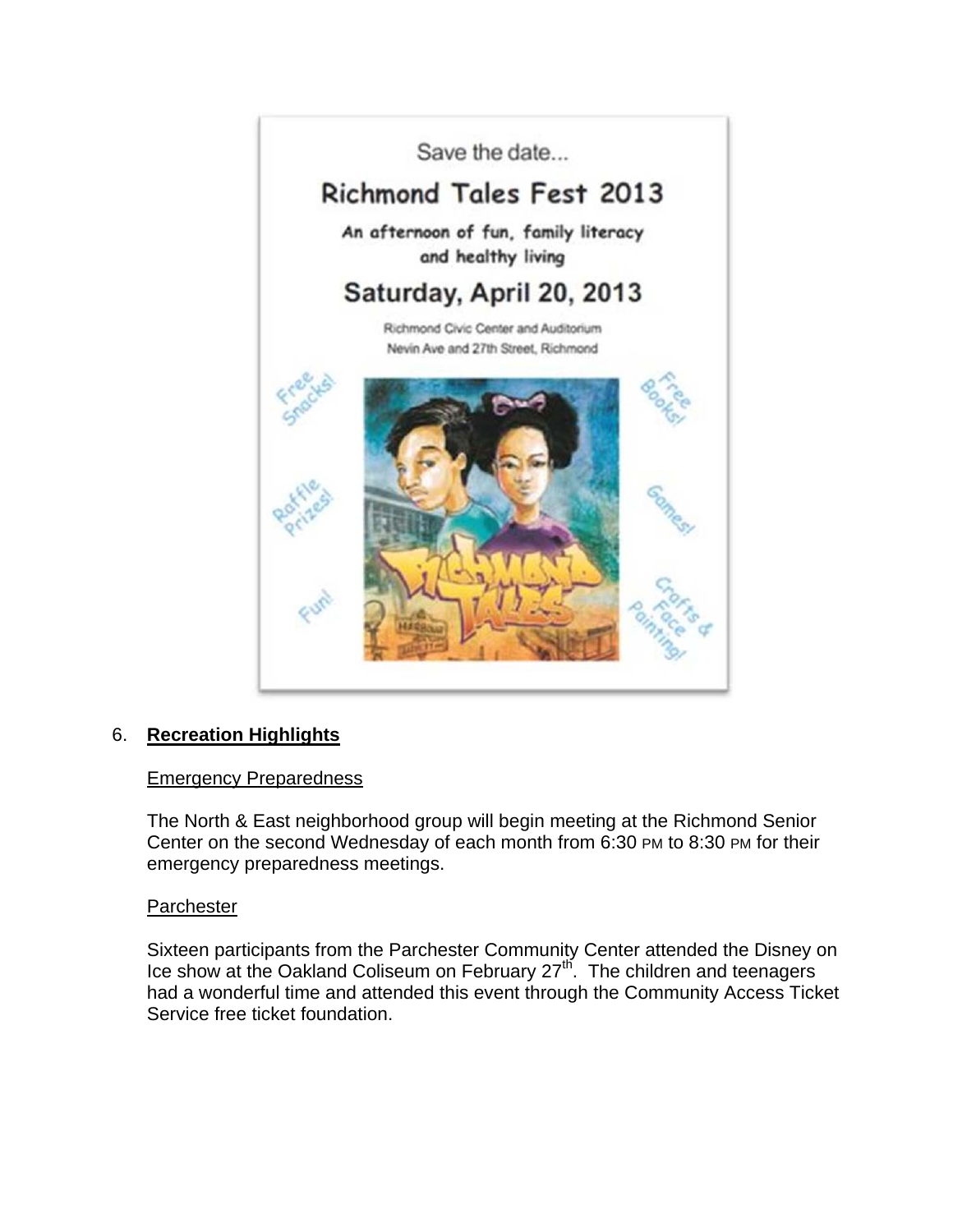

# 7. **Public Works Updates**

Facilities Maintenance: Carpenters installed a security cage in the City Attorney's office, completed carpet repairs and linoleum floor installation to Fire Station #61, and installed an ADA compliant employee entrance at the Employment and Training building.

Painters refinished the reading tables for the main library and areas of Fire Station #61.

Stationary Engineers installed cord reels at Fire Station #64, completed modifications to the "fresh air" intake plenum and boiler exhaust flue at 440 Civic Center Plaza, and monitored the carbon monoxide levels 3 times a day on all floors in Civic Center Plaza.

Electricians installed six electrical circuits for heaters in the Police Department Record's office, repaired LED street lights, replaced ballasts for Marina docks "C" and "E" relamping, repaired the traffic signal knockdown at Richmond Parkway and Gertrude Avenue, and repaired the Senior Annex front light.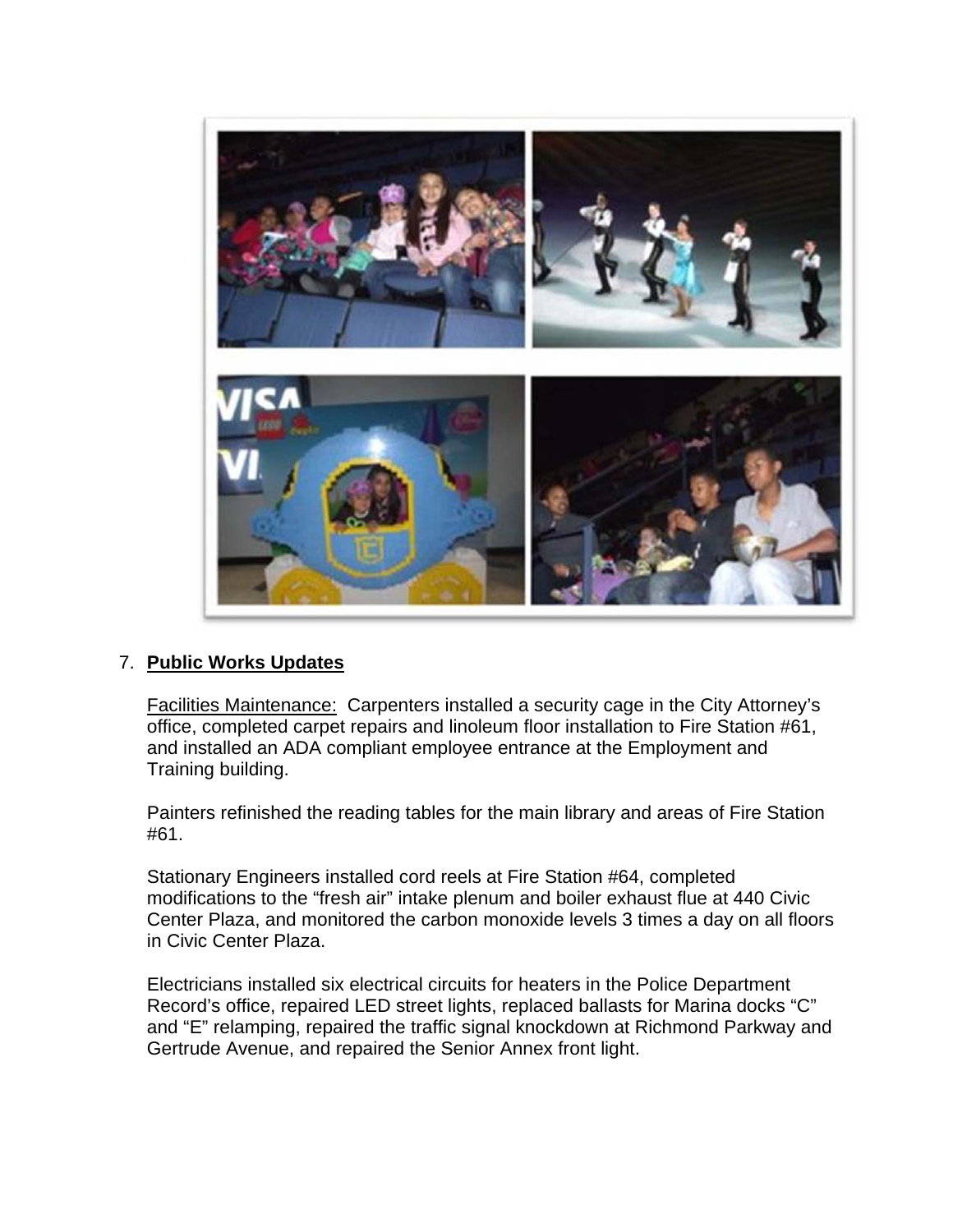Parks and Landscaping Division: This week crews completed the vegetation maintenance at Booker T. Anderson Park, pruned the trees at the Civic Center Plaza and Main Library, performed irrigation repairs at various City parks, cleaned up Ells Lane, and completed the grading, composting, and over seeding along the new pathway through Nicholl Park.



New Pathway in Nicholl Park

The Tree Crew cut or trimmed trees on Virginia Avenue, 40<sup>th</sup> Street, Civic Center Plaza, and Ells Lane.

Streets Division: This week crews completed the pothole list and the resurfacing of Virginia Avenue from South 23<sup>rd</sup> Street to South 29<sup>th</sup> Street.

The Streets Signs and Lines crews installed buttons along Hilltop Drive, reinstalled eight poles, painted curbs, and painted parking stalls.

The street sweepers performed street sweeping services for the first Monday through Thursday and the second Friday in Parchester Village, Hilltop Bayview, Hilltop Green, Fairmede/Hilltop, Carriage Hills, El Sobrante Hills, Greenbriar, Hansford Heights, Via Verde, San Pablo Dam Road, Bristole Cone, Clinton Hill IV, and East Richmond neighborhood council areas.